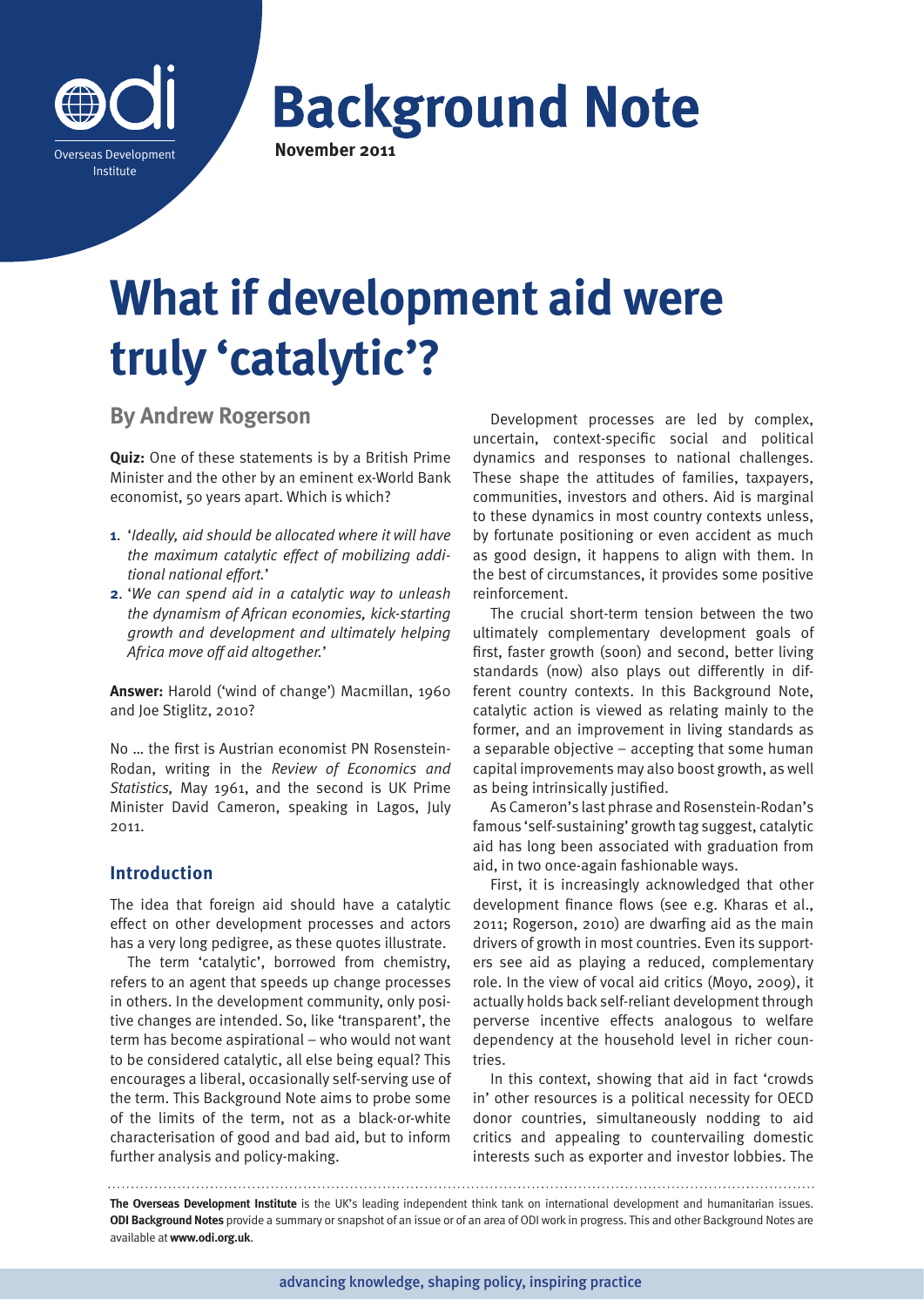example of the BRICS (Brazil, Russia, India, China and South Africa), who make no bones about the mutual-interest case for their own outbound assistance, spurs this thinking. In Lagos, flanked by a high-powered UK trade delegation, Cameron singled out China as having captured three times the UK's share of Nigerian imports.

The second recently fashionable connotation is that a catalytic approach to aid can also be a more sparing application of scarce grant-equivalent aid, especially towards recipient countries that have graduated into middle-income status. They now account for three out of four of the world's absolute poor (Sumner, 2010). Over an indefinite transition period, concessional assistance to them may taper down gradually, so long as it is blended increasingly with other instruments that have impressive headline numbers but low present value costs to the donor's exchequer. These include export finance and loan guarantees, equity funds, private-public partnerships (PPPs) and the whole gamut of 'innovative' financing, to which we return below.

Against this thoroughly modern, yet evergreen, political economy backdrop, it is worth asking what precisely we currently mean by 'catalytic' aid. How might we recognise it and make it operational? What aid objectives, and what aid instruments, prevalent today would a resolute shift to catalytic aid allocation principles exclude? That is to say, what might change in aid agencies on Monday morning if they acted, hypothetically, in single-minded pursuit of the catalytic principle?

This Background Note is structured in six sections including this introduction. The next section offers a two-part definition of catalytic. The third and fourth sections look at some potential critiques against deploying aid in a two-track framework, and variants of catalytic aid that are less vulnerable. It concludes with a simplified 'decision tree' for policy-makers. The fifth section considers alternative aid aims and instruments that would not fall within this definition, and their justification. The sixth and last section looks at a possible research agenda, especially in terms of how implementing countries may experience and view this brave new world of catalytic aid.

# **Towards an operational definition of catalytic aid: a two-track framework**

Rosenstein-Rodan touched on two separable but related senses in which aid is catalytic (Rosenstein-Rodan, 1961): the first is about objectives; the second is about instruments:

**•** in promoting *growth-enhancing change* in domestic policies, infrastructure and institutions (in his case, achieving higher absorptive capacity via rising savings rates, but we can broaden this to other growth-related actions).

**•** in being *complementary to other development finance*, specifically to long-term private capital flows.

Both senses align quite well with today's popular or 'Cameronian' usage of the term in aid policy circles. **We can call these 'transformative' and 'crowding in' twin-tracks of catalytic aid.** 

They can be mutually reinforcing, as institutional change that expands national opportunity sets successfully (say, improved economic infrastructure, more stable and dependable administration, etc.) often also attracts greater private flows. Improvements in the quality as much as quantity of public investment are at the heart of that model, as they were for Rosenstein-Rodan.

Crowding-in aid need not be transformative, however, to merit the catalytic tag; it could, for example, catalyse changes in private behaviour to achieve equivalent social benefits at lower public cost, without claiming any lasting impact on growth. Innovations in social service delivery are one such example.

The main alternative aim to transformative aid, as we shall see later, is a redistributive transfer that improves lives while it lasts, but does not necessarily leave systemic change behind when it ends. The main alternative instruments to crowding-in aid are aid that substitutes heavily for private or domestic funding (crowding out), or aid-supported subsidies that fail to elicit a sufficient private response.

Being or not being transformative is, therefore, about different time frames and levels of ambition: crowding in, or not, is about alternative design and execution.

The direct rates of return to transformative, capacity-unlocking, investment were originally thought to be low, as Rosenstein-Rodan wrote in 1961:

'*Such investment in economic infrastructure yields directly only small increases of income. It creates, however, a framework necessary to the profitability of more immediately lucrative subsequent investments.*'

This is a salutary reminder that truly transformative aid in this sense is not a quick fix: it may need longer time horizons (lower social discount rates) and more persistence and stability to deliver results than politicians on both sides of the aid relationship have patience for.

There is also a strong element of the 'market shaping' case for crowding-in aid in this framework. This is the core of the catalytic case for aid articulated recently, for example, by Bill Gates (Gates, 2011; Lamb et al., 2011), based on his Foundation's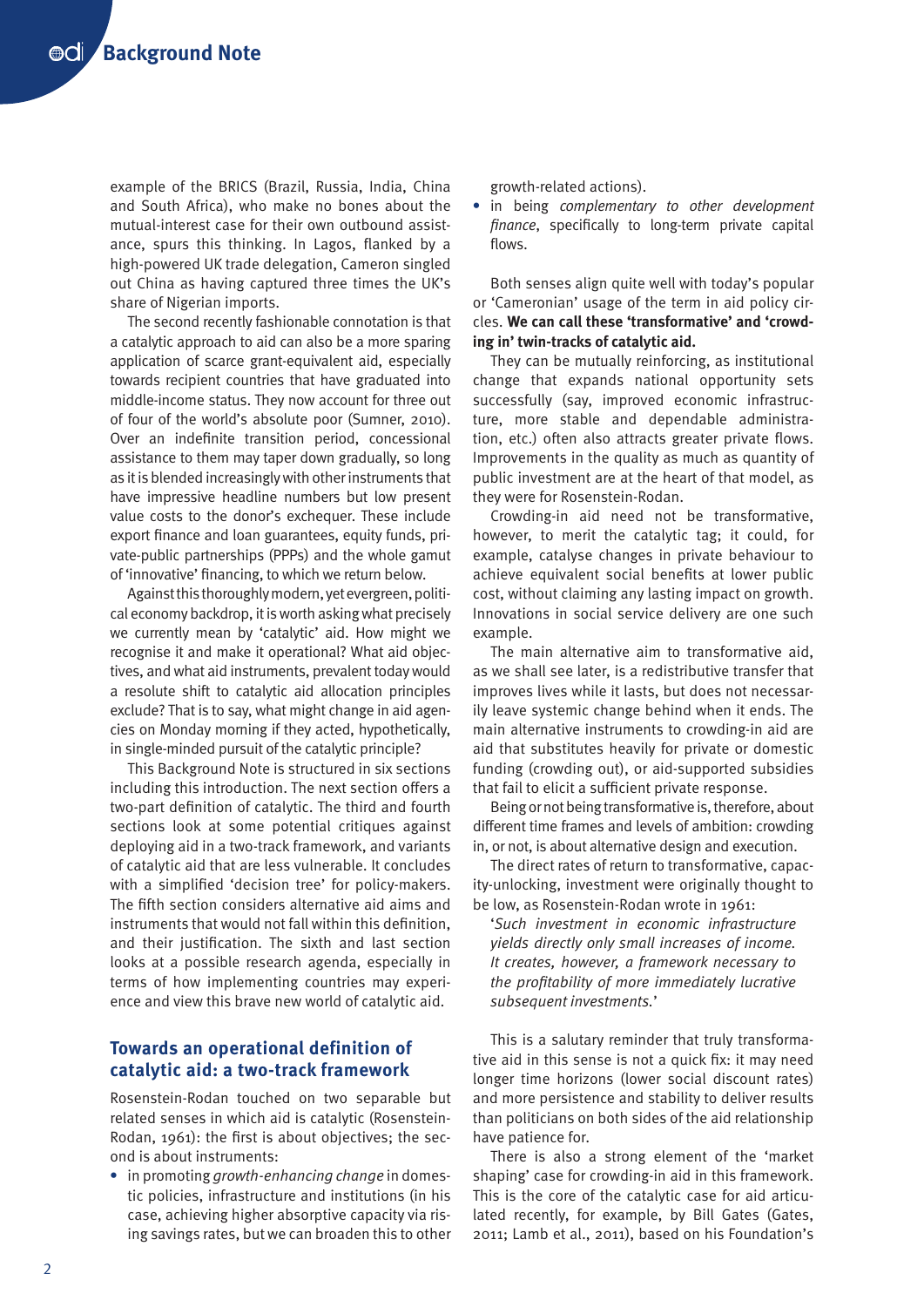experience with vaccine and drug development and agricultural research. Vaccine programmes can trigger changes in private behaviour, for example by taking advantages of economies of scale to shift industry pricing structures, by front-loading aid to bring forward disease immunity, or addressing time-inconsistency problems inhibiting research and development (R&D) by private firms. Analogous cases for international public intervention have been made in the areas of agricultural research and climate change mitigation.

# **Potential difficulties with, and variants of, the two-track framework**

#### **Transformative aid**

Aid has the potential to bring about, or accelerate, transformation in two ways. Aid resources can do something that might be intrinsically transformative of the domestic growth context in the partner country, mainly in terms of helping deliver 'soft' (institutions, knowledge, and skills) or hard infrastructure. It can also be argued that the aid relationship can leverage transformative change via, for example, the policy dialogue, influence and conditionality. There are serious doubts about the second route, and some modest caveats to be framed about the first.

**The statistical fog around aid and growth:** Before attempting to distinguish what kinds of aid might be transformative and what not, we have to accept the inherent difficulties of establishing any clear relationship between aid and growth from cross-country regression evidence (Barder, 2011). Recent studies continue to both challenge and support the hypothesis that aid (on average, or in particular forms, or with diminishing returns, or only in specific settings) has a significant positive effect on growth. This relationship may nonetheless exist; it just cannot be demonstrated conclusively across a wide range of aid interventions.

**The 'picking winners' problem:** how might we know which aid-funded investments are likely to be transformative and which not? As Easterly (2002) has pointed out, we may not even be able to spot lasting change in developing countries after it happens, much less predict it ahead of time and target interventions accordingly. Too many 'success stories', often associated with singular national leadership, have proved ephemeral, despite initial enthusiasm on the part of the country's external partners.

We do not even have a testable general theory of institutional change, let alone one capable of explaining dramatic accelerations of institutional development, in a fraction of the decades taken by many OECD countries to achieve such transformation

in their day. Much of the picking-winners debate surrounding industrial policy in 1970s and 1980s Asia, especially Japan, covers similar ground. How replicable has such an approach in fact proved across time and/or country contexts? Or did we with hindsight tend to generalise too quickly from too few, contextdependent cases?

This is mainly a caveat about grand attempts to engineer overarching or 'strategic' uses of aid, as against patient capacity-building and infrastructure support at a more modest scale, demonstration projects, and better information, which could yet be transformative at lower visibility (and risk). Such approaches will however depend for their ultimate impact on their scale-ability.

**The conditionality problem and scaling-up:** The Utopian streak in many development agencies drives them to promote institutional reform models before they are widely understood, tested, accepted and embedded in local contexts, often in the precise name of catalysing major change, attributable, ideally, to their influence. Yet there is no evidence that carrot-and-stick aid itself, absent of existing national consensus, triggers policy and institutional change in a durable way (Collier and Dollar, 2002). Aid does not, by itself, leverage better policies, though better policies can perhaps leverage aid, along with other resources.

But if conditionality is discredited as an instrument, what other transmission mechanisms might credibly link aid to sustainable institutional change? How, if at all, could one deliver or support transformative change from the outside?

Presumably the main alternative form of aid relationship that could still plausibly be transformative is a non-linear approach to helping countries pilot changes carefully for themselves, evaluate pilots rigorously, debate and learn lessons inclusively and finally scale up a few proven and popular experiments. This would happen at a pace that is locally driven and that may often be overtaken by exogenous shocks.

A reality check may be in order, however.

Are today's international development agencies really willing and able how to do this well enough, and are their internal incentive systems sufficiently geared towards such a patient, risky and handsoff business model? What changes would need to happen to enable this shift of practice across a large enough spectrum and timeframe to be truly transformative? Surprisingly little attention has been focused on these topics (for an exception see Linn, 2011).

**'Mere' public infrastructure, publicly financed, without shame?** There is a danger of getting carried away with such institutional transformation ambi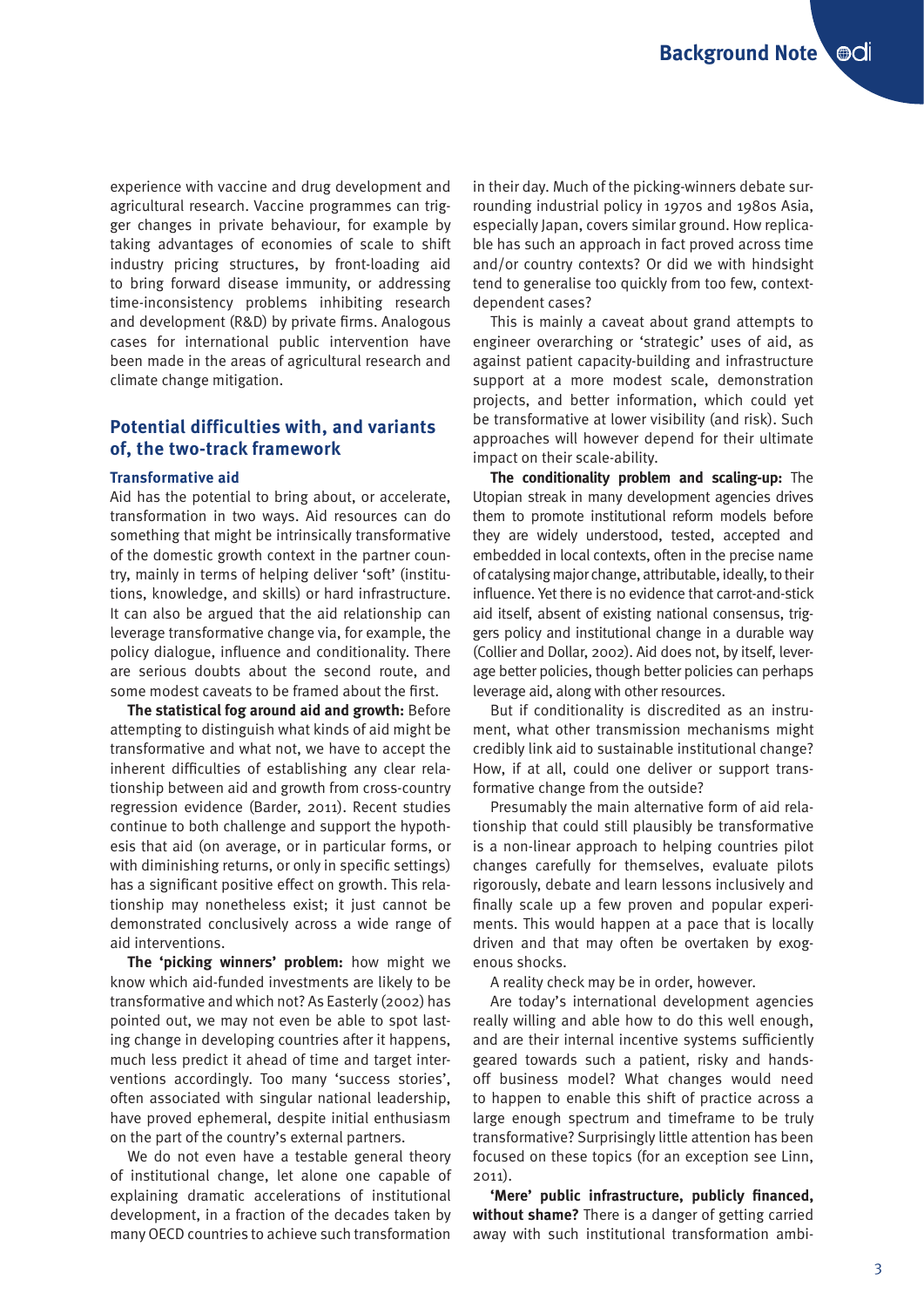tions (and related policy-reform fascination) to the exclusion of more modest, yet valid growth-enhancing infrastructure options beyond the immediate reach or interest of the private sector. This infrastructure gap may arise because user charges that serve as collateral for private investment funding are simply not feasible (for example, most rural road networks). Such public investments have fallen out of fashion with many donors, but are still part of the backbone of the growth platform that state and local governments need to provide – and they link closely to the domestic consensus on tax-and-spend.

Clearly, minimum hurdles of sustainability – such as how to ensure basic operation and maintenance – need to be passed for such investments to generate adequate economic returns. The timeframe for truly systemic change, for example for the creation of robust national institutions for maintenance, may be considerably longer, but the boost to growth of more limited solutions may still pass muster as catalytic. This is likely to be a grey area in practice, on which the opinions of implementing countries should be heard.

#### **Crowding-in aid**

**Mechanistic versus catalytic approaches to blending aid with other flows:** How can we really tell whether public aid genuinely crowds in private resource flows, or merely subsidises those that would have occurred anyway? There is a tendency in PPP literature and statements by some public development finance institutions to treat greater leverage of private resources per unit of public ones as a good thing in and of itself. Actually the contrary can be argued: a public stake of 10-20% might plausibly anchor a private one of 80-90%, whereas scepticism is warranted for claims that, say, a 99% private deal is only made possible thanks to a residual 1% public presence. It is equally plausible that the public stake is redundant.

Proving that aid crowds in private investment is notoriously difficult in the absence of an easily observed counter-factual, where we might compare specific investment behaviours with and without public support of various kinds. Large PPP schemes in developing country contexts in particular are more likely to be non-replicable, one-off cases. However, at the macro level, researchers have been able to construct counterfactuals linking the activities of development finance institutions (DFIs), in particular, with significant positive effects both on growth and on levels of investment (Massa, 2011; te Velde, 2011).

**Be careful with market-failure justifications:** It is obvious that a rigorous catalytic approach to publicprivate combinations involves more than achieving attractive-looking cost-sharing ratios. It is possible that there is a real case of *market failure* that blocks sufficient private participation, as in the vaccine cases cited earlier. In this case the first-best policy response is to fix the cause of the market failure (which could be a result of political uncertainty, inadequate property rights or their enforcement, etc.), rather than use public subsidies to try to cover it over. But some of the response may have legitimate financial elements.

So, for example, many innovative instruments in guarantee, insurance or contingent-financing form have been developed to address sources of market failure that may otherwise prevent or delay private investment, as in the vaccine case.

More generally, a class of market making initial public investments is often invoked to create or unblock the potential for private delivery. Famous cases include the Kenyan M-PESA mobile-phone based money transfer service that has initial seed funding from the UK Department for International Development, and a variety of social marketing programmes – for example improved woodstoves or family planning products – where the aid intervention, beyond the reach of any single private supplier, helped unlock effective demand (Kharas et al., 2011).

**Bureaucrats in business?** These are recognisable catalytic success stories, anecdotally, but they are also risky ones ex ante for aid agencies, and they raise the picking-winners question again at the micro level. We should not rule out, but need to be ready to challenge, the basic premise that a civil servant has insights into enormous investment potential and economic returns that the market has somehow failed to identify.

We also tend to hear a lot about a few 'best buys' and their heroic public sector champions, but not so much about the many quiet but worthy flops, which were either not implemented as intended, or somehow failed to trigger the sought-after market reaction. Looked through the metaphor of private venture capital, scaling up this type of catalytic approach implies tolerance of high failure rates, in exchange for potentially very large returns to a small minority of successful investments.

In terms of catalytic aid, the losses are socialised in the public sector, while the gains are privatised, though with luck they will spill over more broadly. This means that in addition to tolerance of failure, there has to be political tolerance of the perception of capture by vested interests, as and when failure is exposed by audits and spot lit in aggressive media stories.

**Private-public mixes that 'merely' improve wel-**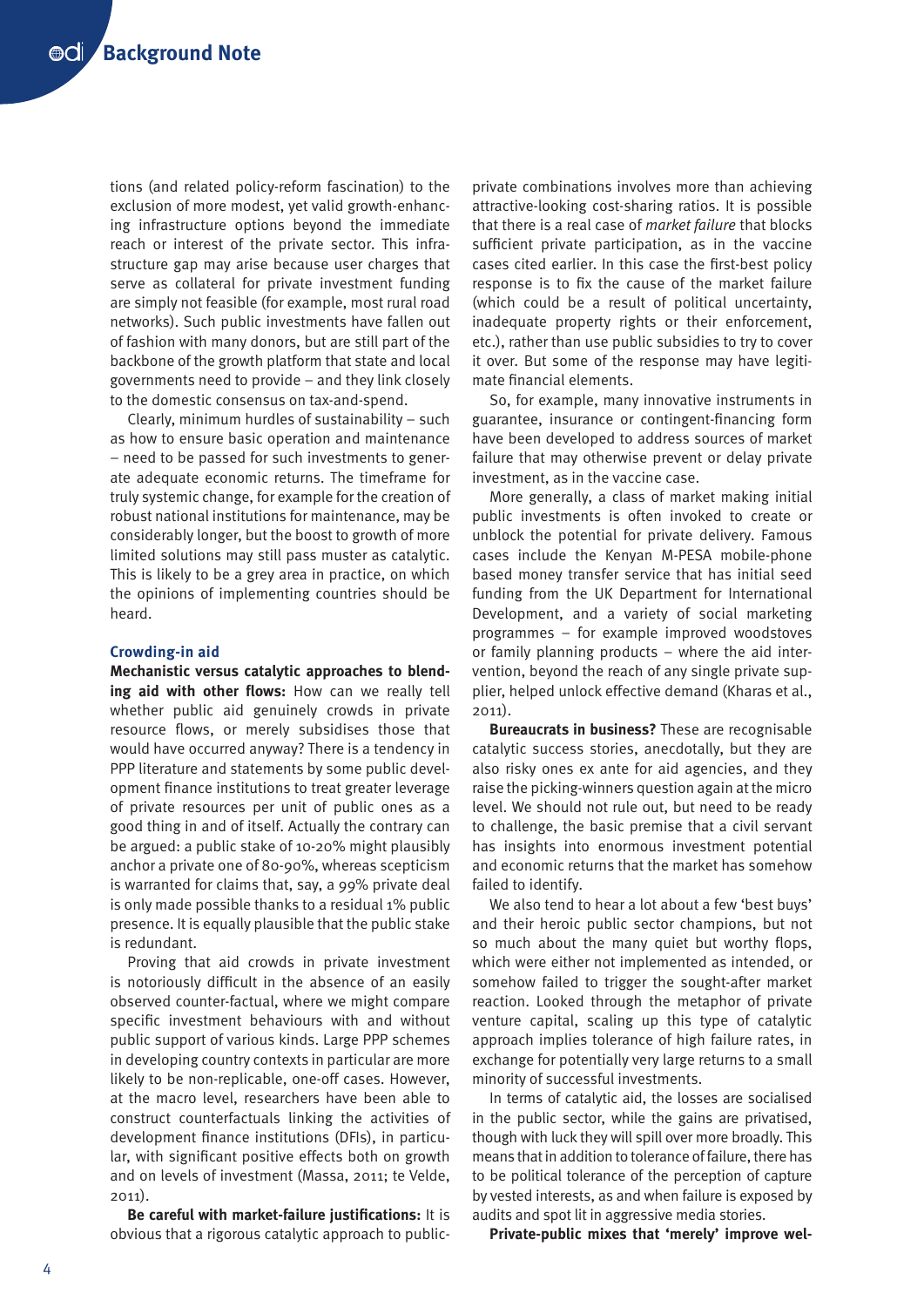**fare distribution:** A second, less demanding test for crowding-in aid is to improve overall welfare distribution, *by levering in private money to reduce the public cost* of a given distributional goal, such as the delivery of, for example, education provision or apprenticeship places. This approach assumes the goal is justified intrinsically, with demonstrable results at least in the short term, and seeks simply to deliver it in a more cost-effective way. No 'market shaping' is necessarily intended, though that may be an added bonus.

In this more limited case of public cost reduction, the questions will tend to focus on the valuefor-money of alternative financing and delivery constructs over a sufficiently long life cycle. As the history of the Private Financing Initiative (PFI) in the UK shows, shifting most of the initial investment for, say, hospital construction off budget, is only one element of the equation. Is there a large hidden subsidy implicit in the public guarantees required? What is the profile of the debt service and maintenance costs, as compared to the nearest sovereign- funded alternative? And so on.

As this calculus is about cost-effectiveness, not just efficiency, we also need to compare like for like in terms of impact. It is plausible that the private or quasiprivate delivery alternative is not only cheaper, but also better in terms of results, but that comparison needs to be evidenced. Proponents of PPP-type programmes may not be crisp on whether their case primarily rests on greater economy (cheaper inputs), efficiency (better transformation of inputs into outputs) or effectiveness (greater outcomes per delivered output) grounds – the three underlying components of value-for-money. Aid sponsors and implementing countries should seek sufficient assurances of this. Once they have them, they have a catalytic offer under this framework.

A highly simplified framework (Figure 1, overleaf) illustrates a possible decision-tree to summarise what makes some aid catalytic, and what does not.

## **So what kind of aid is not catalytic?**

**Humanitarian aid** – with the immediate alleviation of suffering as the main aid motive – does not fit this framework. The only exceptions are in the extreme sense of preserving the minimum fabric of society during episodes that would otherwise destroy it, or the opportunity sometimes offered by crises, by way of a silver lining, to leapfrog earlier institutional barriers. The logic is anyway one of human security in the widest sense, and it should not be forced into a catalytic framework.

**Programmes designed to improve living standards by providing key services** – such as ramping up primary education or vaccinations through public intervention in non-fragile, non-humanitarian contexts – are an alternative aim for aid to that of accelerating growth through any means. Barder (2011) estimates that this goal accounts for nearly three-quarters of purpose-allocated UK aid, three to four times the share of 'growthenhancing aid' (though these two categories are not synonymous with catalytic versus non-catalytic).

Barder's larger point is that 'aid can improve living standards while development largely happens through other means' (personal communication). Indeed, the logic of this improved living standards aid is not concerned directly with achieving sustainable exit from aid dependency through higher growth.

On the contrary, if one can prove that well-targeted spending saves and improves people's lives, there is a case to even deepen aid dependence in the short term, filling a gap in efforts around the Millennium Development Goals beyond the reach of domestic resources or private capital flows for generations (Sachs, 2010). This is not an aid trajectory that many donors would publicly acknowledge, so catalytic policy reforms, such as cost-sharing or costreduction measures may also be invoked to seem to shorten the time horizon for domestic self-reliance. Their credibility is however subject to all the usual caveats for sensitive policy conditions.

Much human development may also be 'transformative' of growth prospects in a long-run sense. However, the linkages are often so diffuse that expansion of publicly provided education and health coverage, by itself, fails to count as catalytic for our purposes. Therefore, for example, the evidence (Hanushek and Woessman, 2007) is that economic growth has a positive association with the quality of secondary education (not primary, and definitely not quantity), which is the focus of a relatively small fraction of education aid. Similarly a growth-focused human capital agenda in health would give relatively more weight to the chronic effects of ill health on adult morbidity and hence productivity, alongside the higher-profile burden of mortality, particularly in children.

**Global public goods (e.g. climate change mitigation):** Action predicated on enlightened funder self-interest, rather than the development of the implementing country as such, does not have to be either transformative of the national context, or crowding-in of other resources, though it may deliver better results if it is one or both of those things as well. Projects to reduce carbon dioxide emissions, therefore, might also stimulate technology transfer leading to 'green growth' and/or involve creative new public-private blends, but such initiatives stand on their own merit of emissions reductions.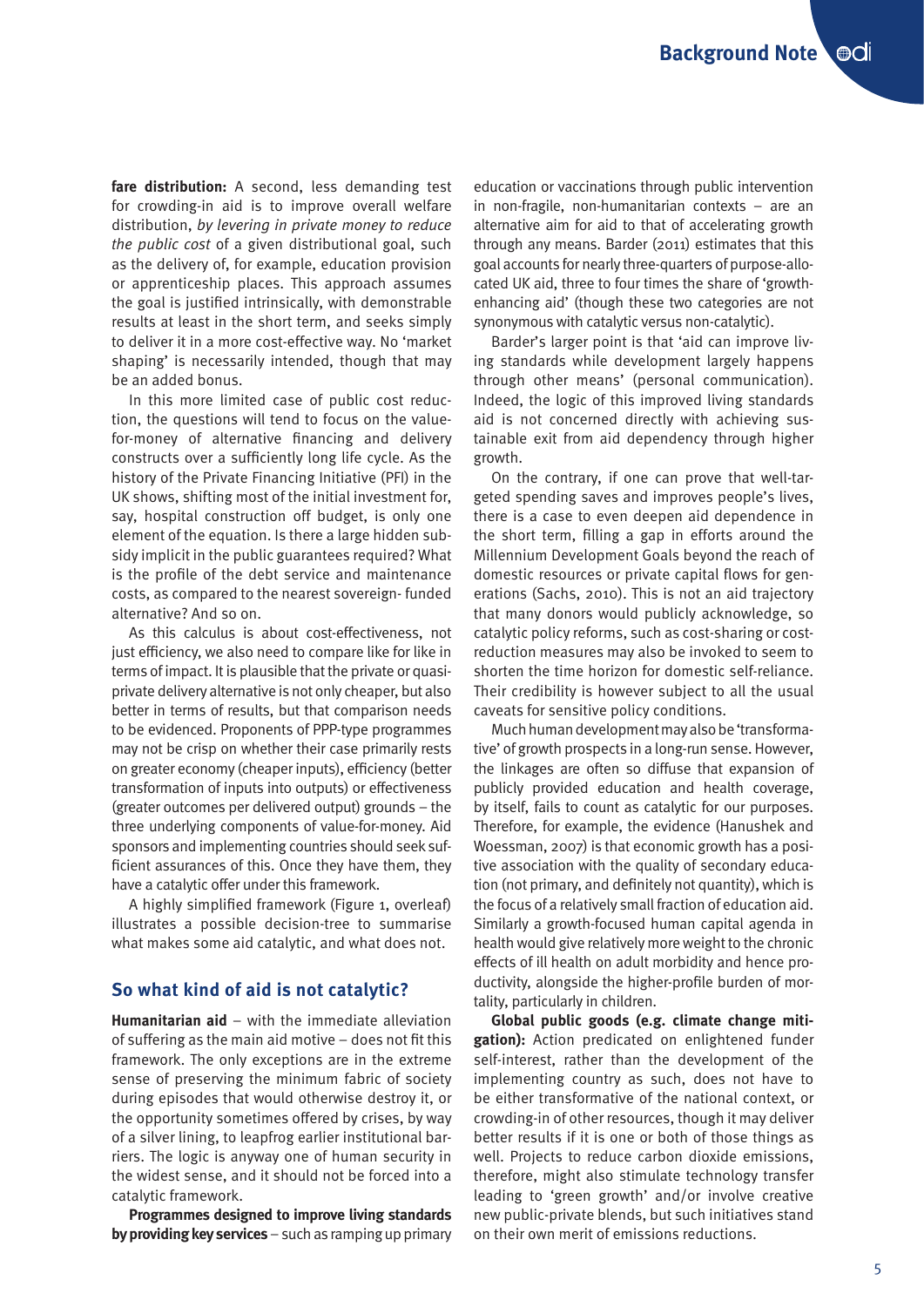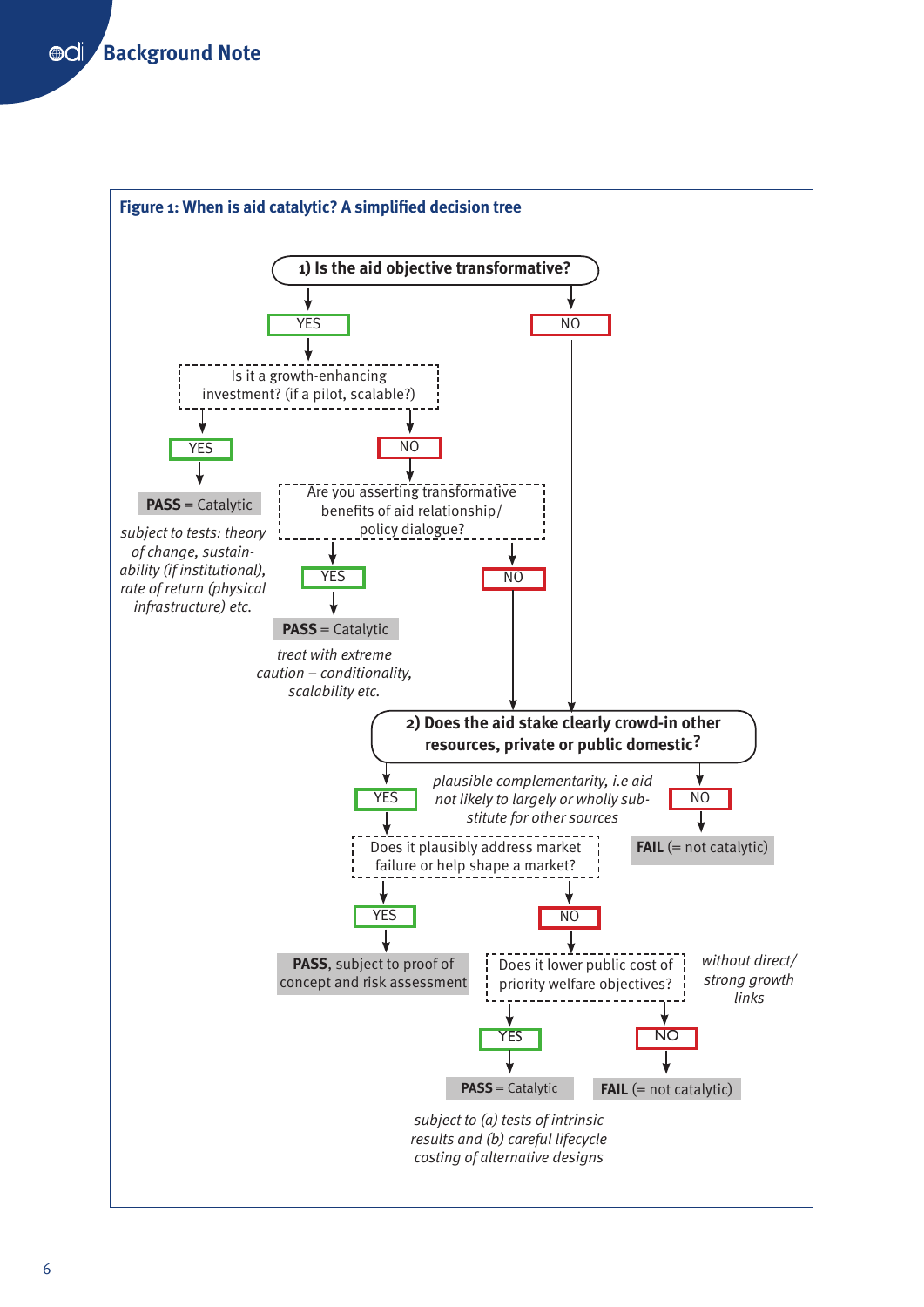Recent policy statements have articulated the larger case for all development as being ultimately about enlightened self-interest as David Cameron said at the Global Alliance for Vaccines and Immunisation (GAVI) replenishment conference in June 2011:

'*If we really care about Britain's national interest, about jobs, about growth, about security, we shouldn't break off our links with the countries that can hold some of the keys to that future. If we invest in Africa, if we open trade corridors, if we remove obstacles to growth, it's not just Africa that will grow but us too. And if we invest in countries before they get broken we might not end up spending so much on dealing with the problems, whether that's immigration or threats to our national security*.'

### **Further questions and a research agenda**

The above framework needs to be tightened, nuanced and tested for relevance to a wide range of programmes in different country contexts.

There is no black/white dichotomy intended, in which aid is either catalytic or somehow implied to be undesirable because it is not catalytic.

The main purpose of this framework is to push a little harder on the case for aid – especially but not only in middle-income countries where three quarters of the world's absolute poor now live – using the twin-track definition of catalytic as a springboard.

In terms of the research agenda, most of the more immediate research questions concern the crowding-in track, especially in terms of how implementing countries experience and perceive various kinds of blended public-private support.

So, for example, on country ownership, are national authorities aware of and consulted on packages, such as PPP, involving some elements of official development assistance-like support but also various other instruments and contracts between private companies, foreign and domestic, and between them and government entities? This refers to both DAC and non-DAC sources of 'mixed' or blended flows.

On transparency, how well are cost structures and burden-sharing arrangements defined and understood, and by whom, before such investments are committed?

In terms of success stories of catalytic investments from country case studies, what appear to be the main indicators of success, and what factors are more and less context-dependent? What are some of the lessons of failure, and who absorbed the cost of those failed investments?

In terms of scalability, which aid-supported investments intended to be transformative have been taken to scale, which not, in what timeframe and, if possible, why?

Written by Andrew Rogerson, ODI Senior Research Associate (a.rogerson@odi.org.uk).

With thanks to several ODI staff and Owen Barder, Center for Global Development, for their contribution to the thinking around this Background Note. We are grateful for research funding provided by AusAID's Office of Development Effectiveness.